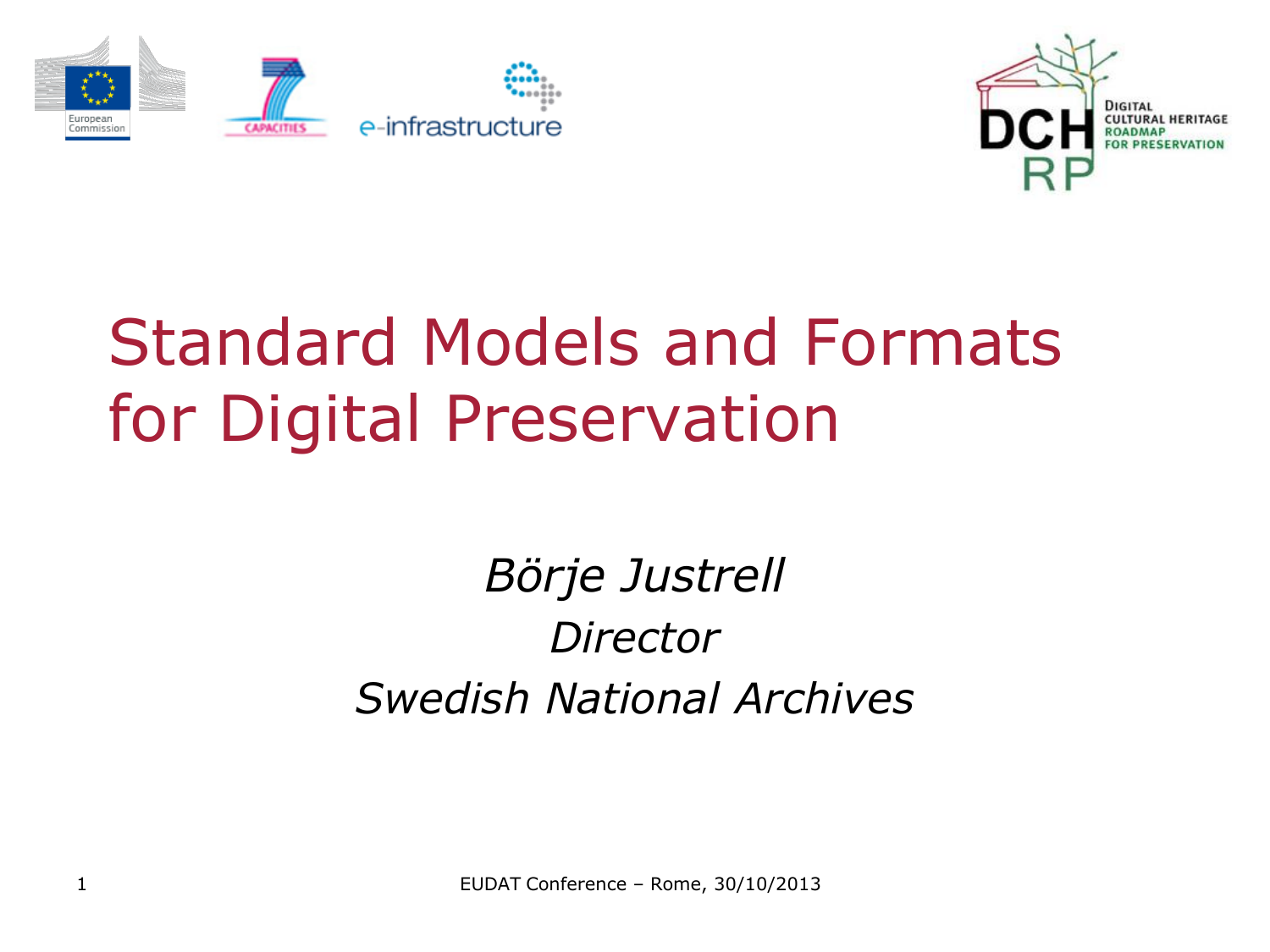

**OD**efinitions

## **O**Strategies

- The Digital Archive Lifecycle
- ■The Growing Tool Box
- □ Control of File Formats

# Table of Content

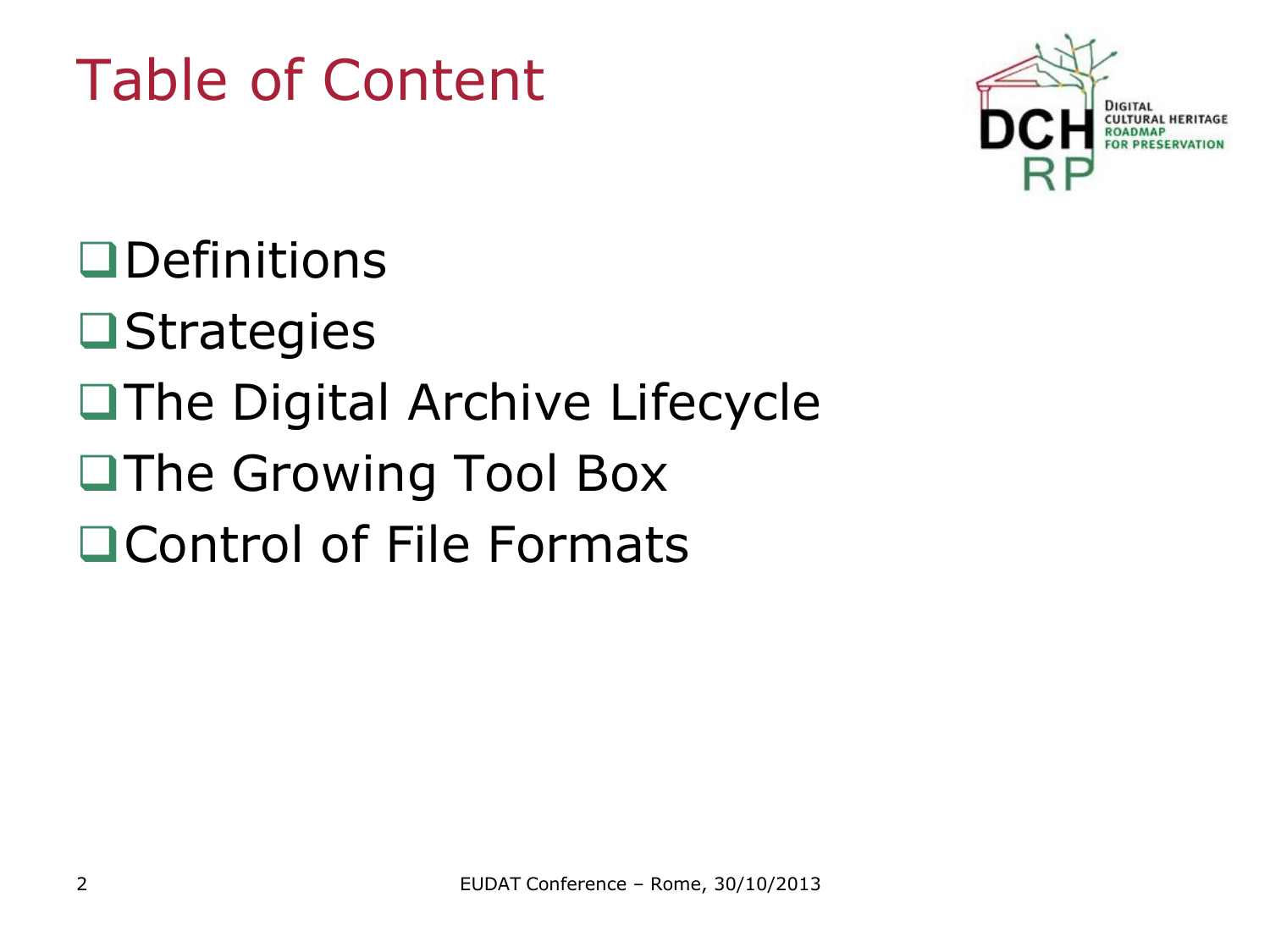## Digital preservation - Definition



- $\Box$  Preservation is not concerned only with sustaining single digital objects.
- $\Box$  Digital objects should be preserved in context which makes them understandable.
- $\Box$  In European calls for project it is often said that preservation is on hand when digital objects are accessible and usable to future users.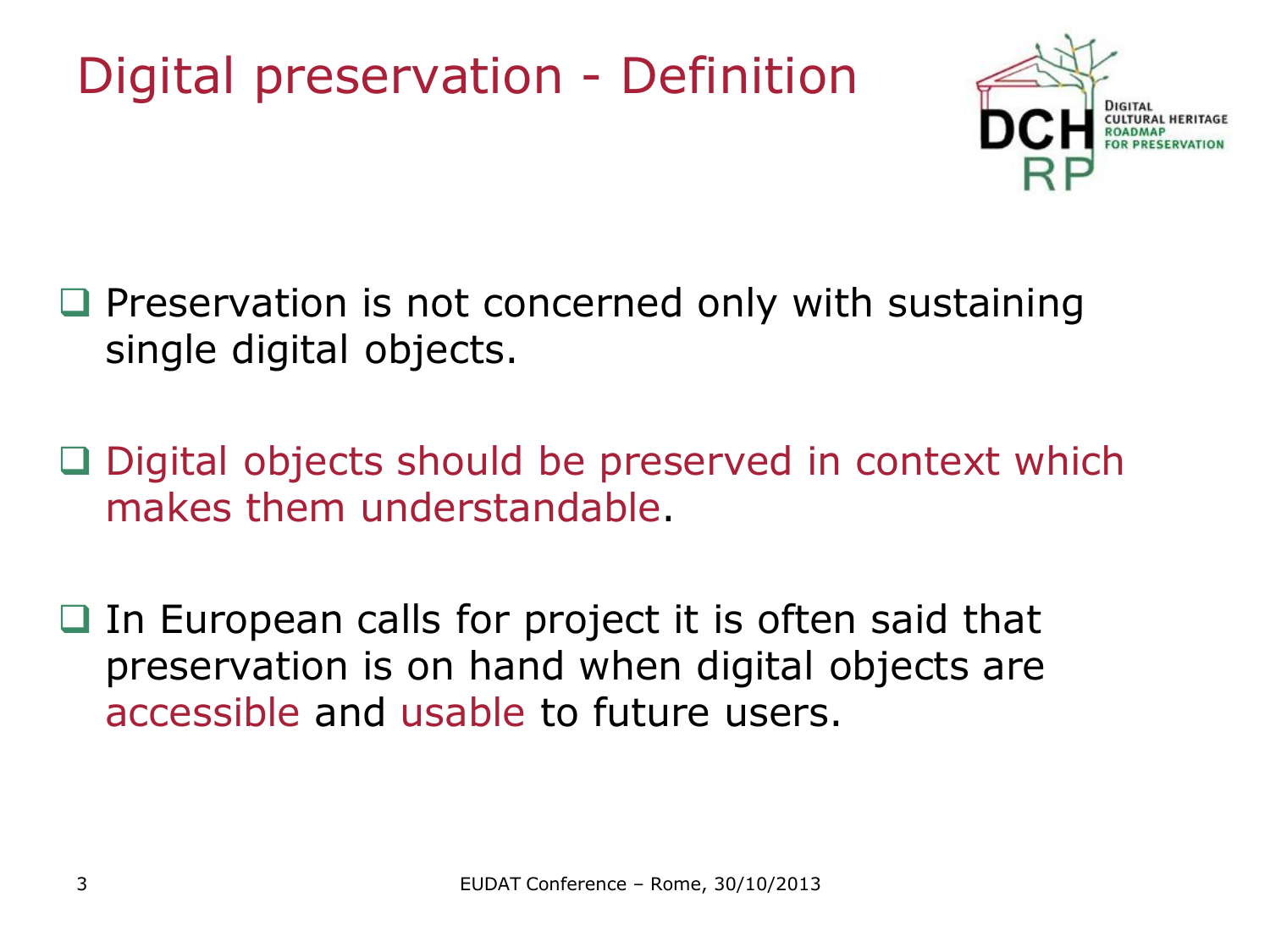## Digital preservation - Definition



DigitalPreservationEurope project defines digital preservation as: "*a set of activities required to make sure digital objects can be located, rendered, used and understood in the future*." [http://www.digitalpreservationeurope.eu/what-is-digital](http://www.digitalpreservationeurope.eu/what-is-digital-preservation/)[preservation/](http://www.digitalpreservationeurope.eu/what-is-digital-preservation/)

`Digital curation' is often used in parallel with digital preservation; it has wider coverage and involves "*maintaining, preserving and adding value to digital data throughout its life-cycle*".

<http://www.dcc.ac.uk/digital-curation/what-digital-curation>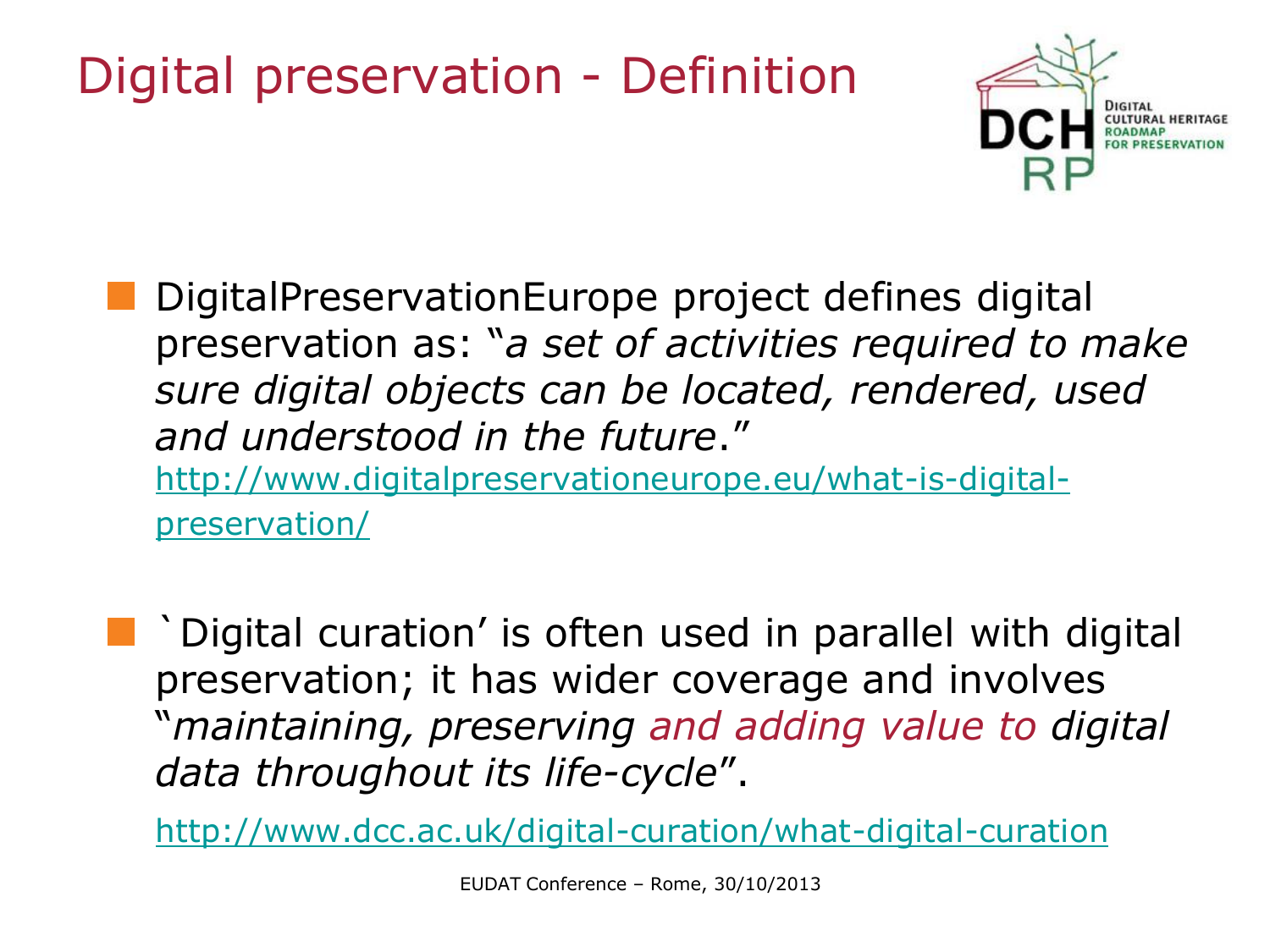

- The key challenge in preserving the usability of digital objects over time is to overcome technology obsolescence, but - also other issues around managing collections of digital objects are involved.
- **There are several strategies for sustaining future us of** digital objects.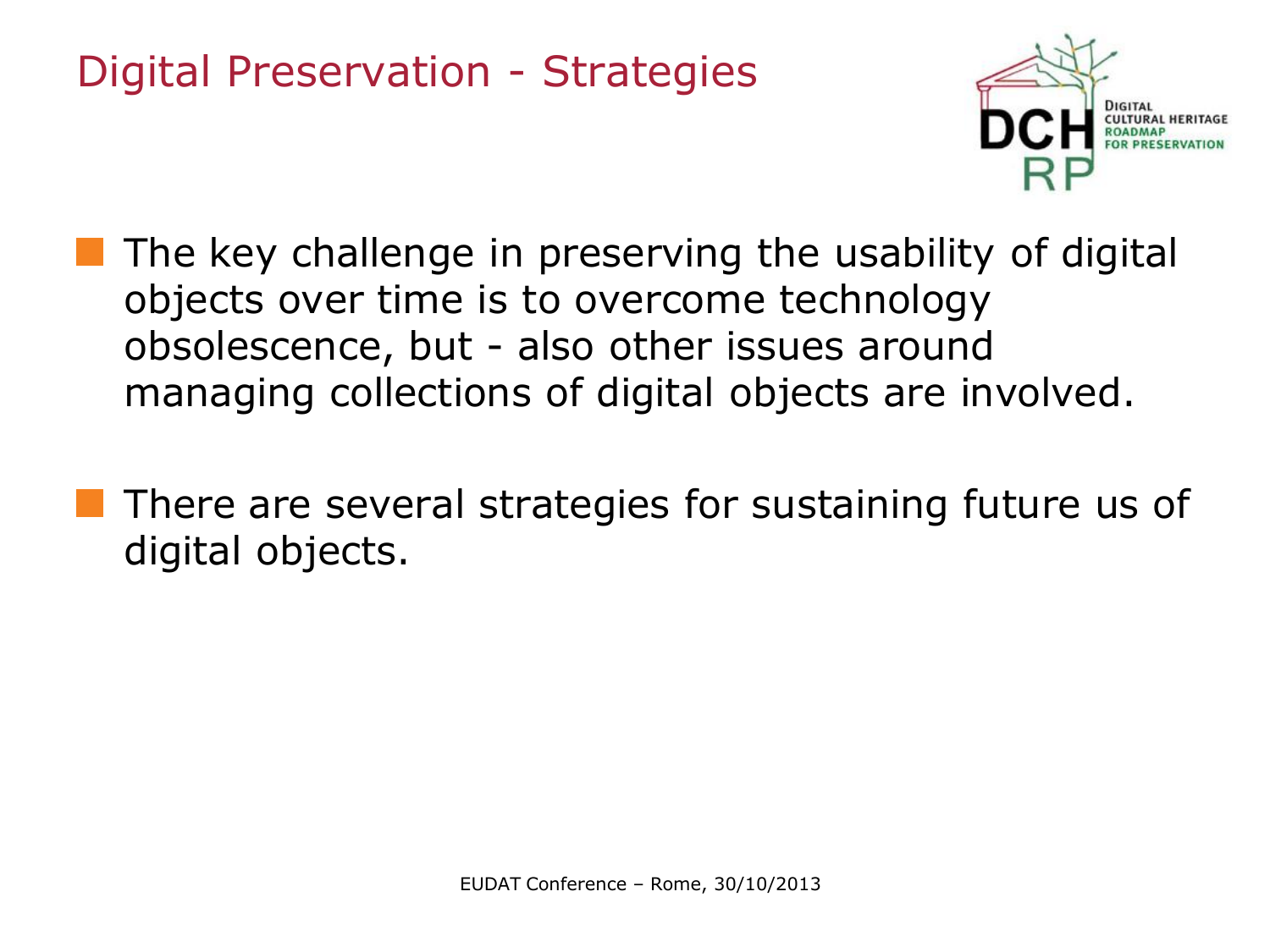



Source: *Digital Preservation Services: State of the Art Analysis* (Raivo Ruusalepp and Milena Dobreva)

EUDAT Conference – Rome, 30/10/2013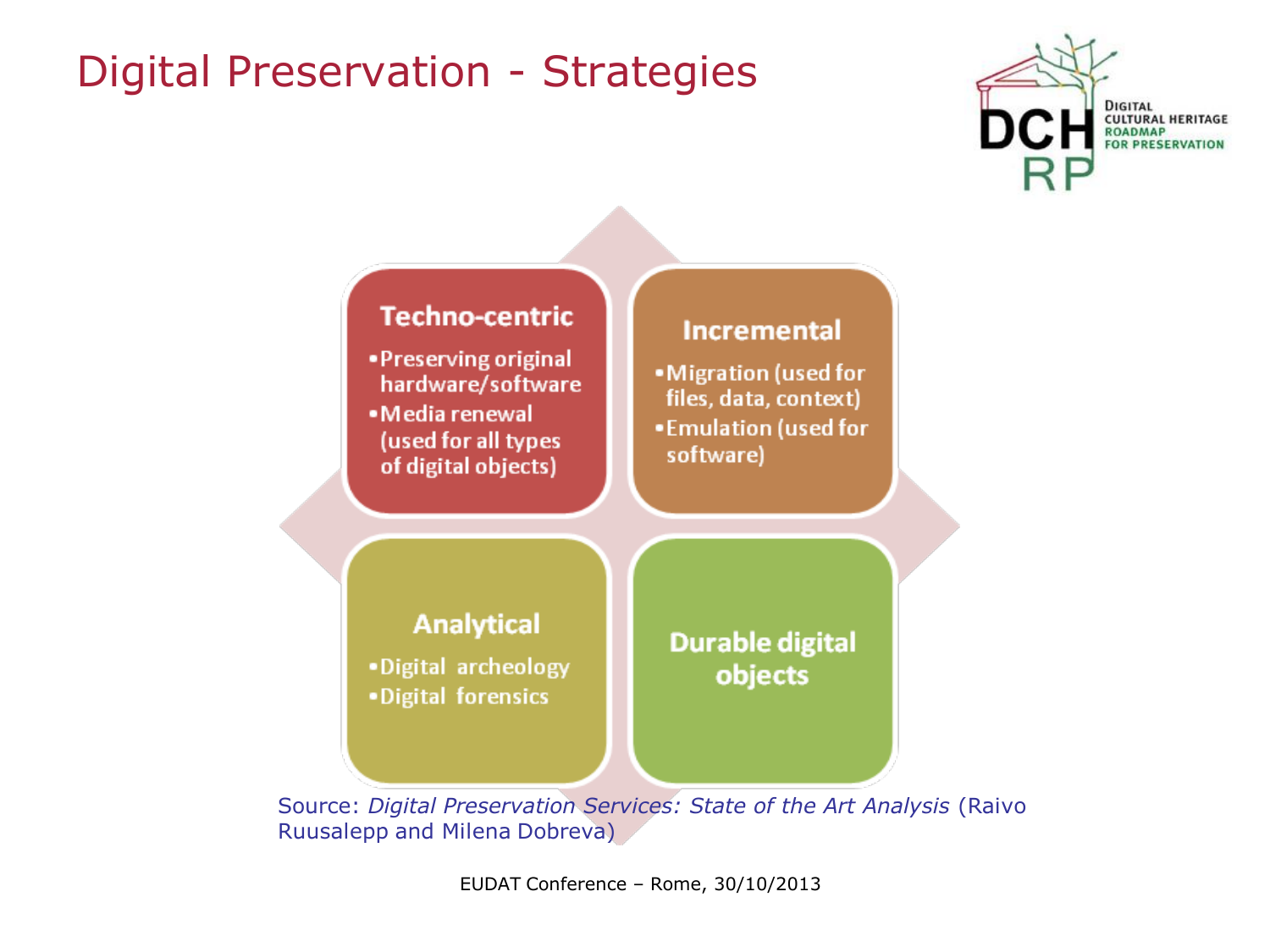

- The *techno-centric strategy* aims to preserve original hardware and software in a usable state; it involves regular storage media renewal to make sure that the physical digital objects are not corrupted.
	- *Incremental change* relies on either
- *migration of digital objects* into new formats; the migration strategy normally uses standardised file formats which are repeatedly converted to keep up with present technical generation
- or preserving the formats of the digital objects and *using emulation* to be able to use them; the emulation strategy preserves the original file formats and uses emulation at alternative levels to enter them into new technical environment in combination with preserved original software.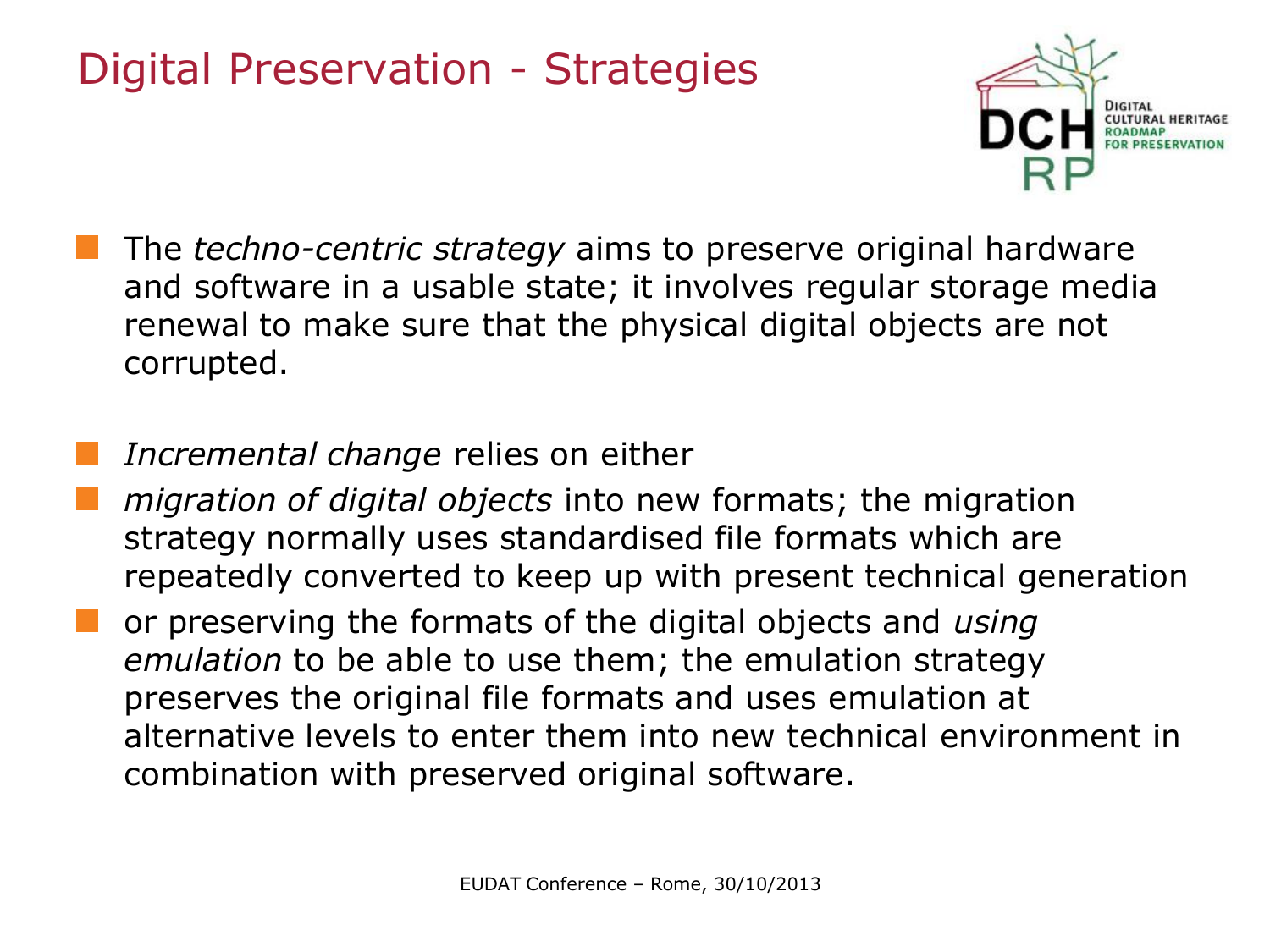

- *Analytical strategies* are currently based on techniques used in computer forensics; the underlying logic is to apply specialised methods for recovery of objects which are in demand in the future instead of 'mass preservation'; the pioneering work in this domain was called *digital archaeology*.
- **Notally 19 Yet another strategy seeks for ways of changing the** formats of the digital objects in a way which allows the objects themselves to call on preservation actions. Such objects are some times called *Durable digital objects*.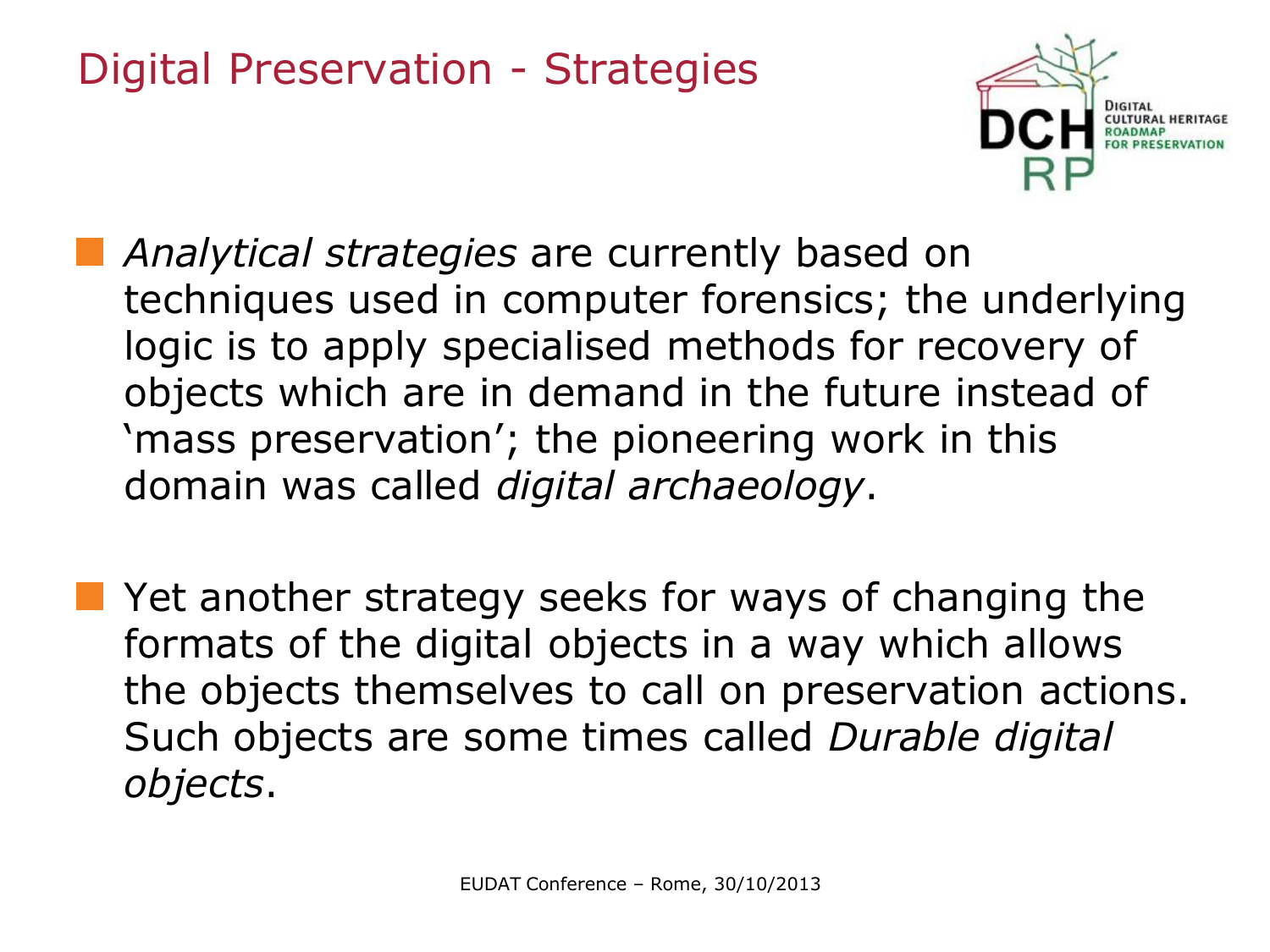

- **The first three strategies require rigorous organisation** of processes in organisations; the fourth one is still under development.
- **All four strategies outline the principles of** preservation; in practice they are implemented within archival lifecycles that integrate various tools and/or services.
	- These lifecycles can be specific to organisations, depending on the type of objects they hold and their target users.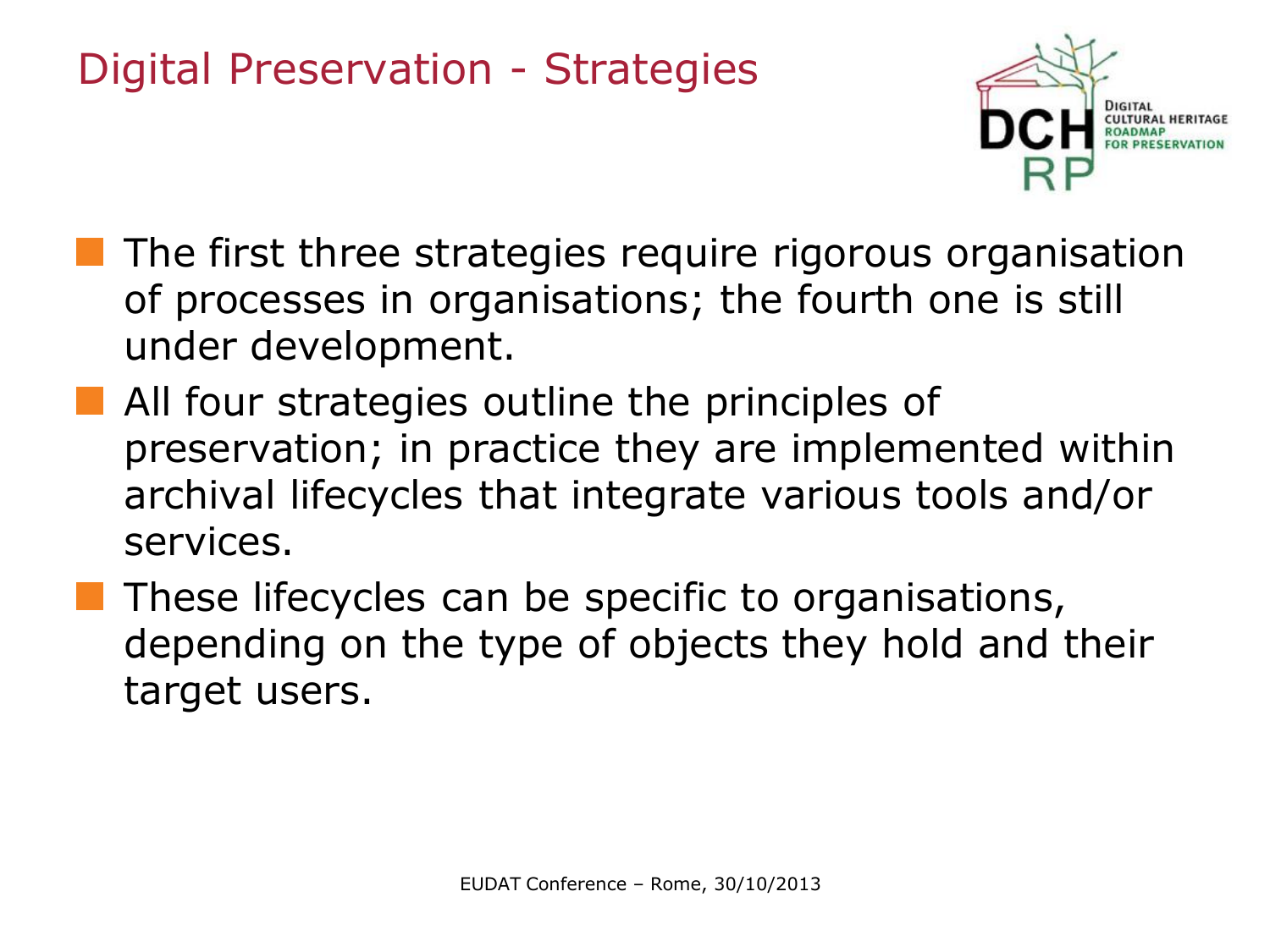

- Migration of digital objects into new formats is the strategy has been the dominant one; it is used by most institutions working with digital preservation.
- **Now When converting the digital objects to new** standardised file formats at technical generations changes, the conversions are expected to be done without information losses.
- $\blacksquare$  To be able to achieve that, it is of vital importance to *fully control the file formats.*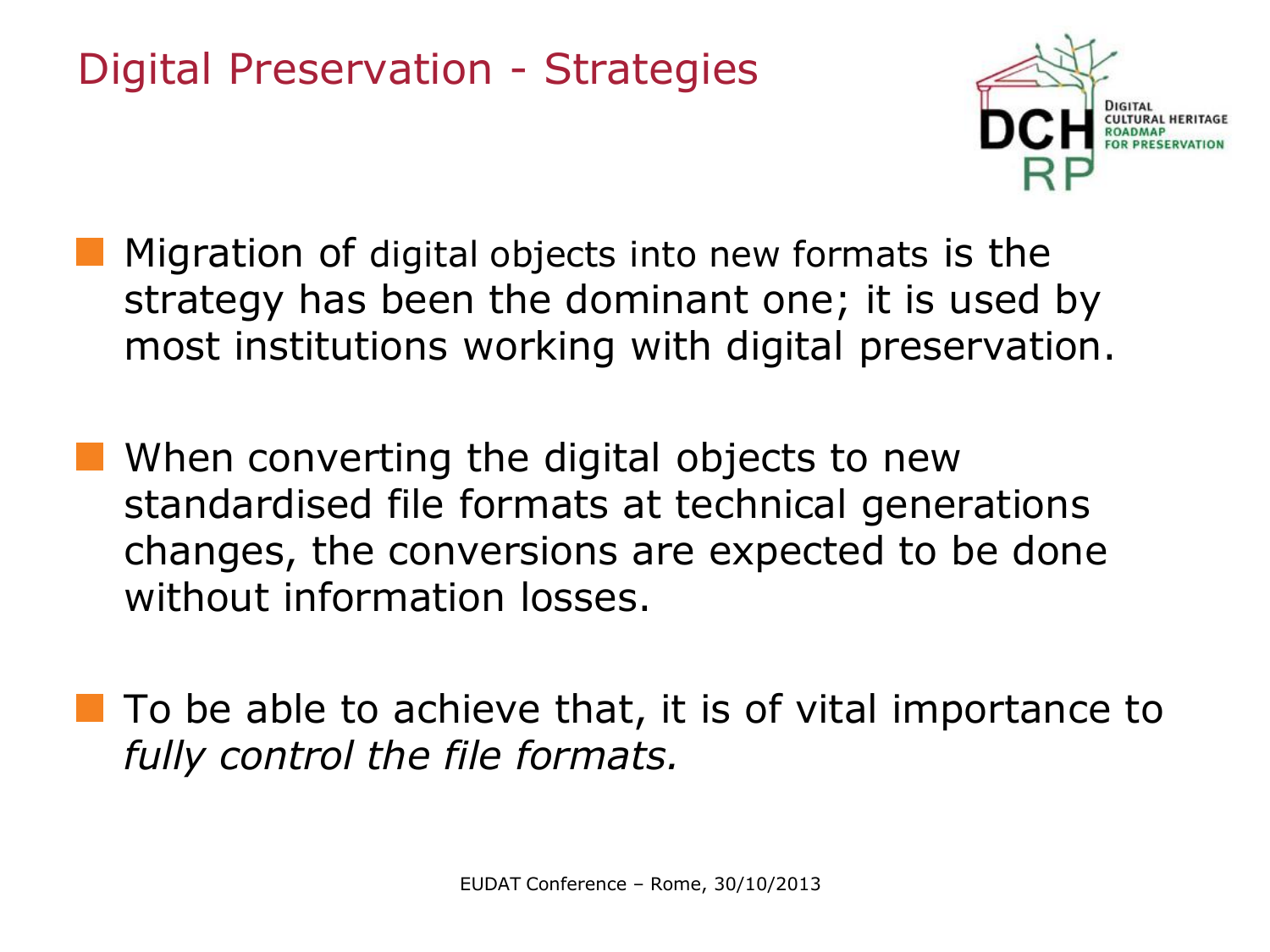#### Digital Preservation – the Digital Archive Lifecycle



- The diversity of digital objects and types of institutions responsible for their preservation create a variety on the level of tools used in practice – but, the underlying process could today be described as universal.
- The key standard is *ISO 14721:2003 Space data and information transfer systems – Open archival information system – Reference model,* known as the *OAIS model; it provides* a functional framework that presents the main components and the basic data flows within a digital preservation system.
- The OAIS model defines six functional entities that synthesis the most essential activities within a digital archive: ingest, preservation planning, archival storage, data management, administration, and access.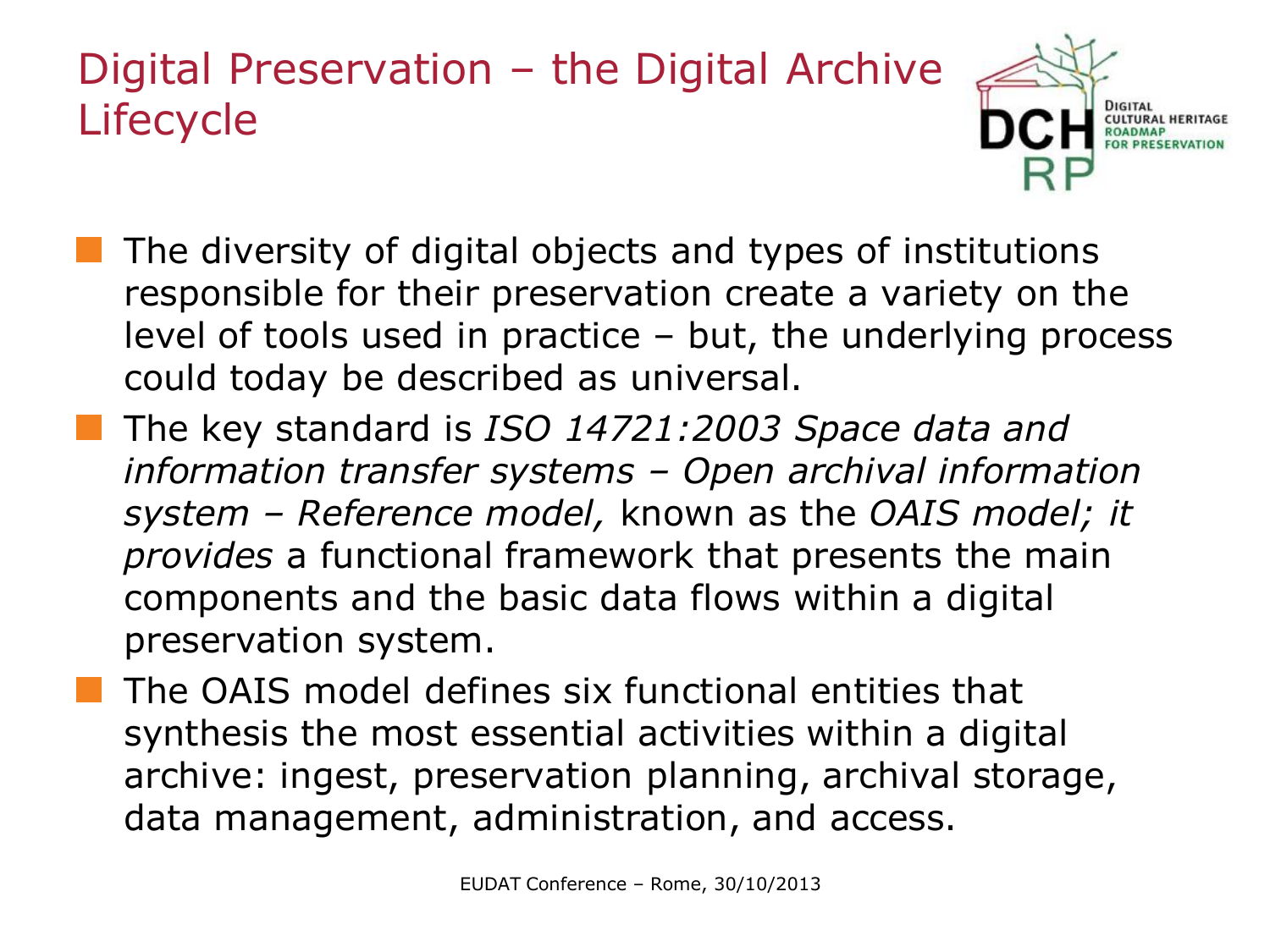#### Digital Preservation – the Digital Archive Lifecycle



- **The OAIS model looks at data stored in the digital** archive as a fluid object that can (co-)exist as three types of information packages:
	- submission (SIP) is used to transfer data from the producer to the archive,
	- archival (AIP) is used for the archival storage and preservation,
	- dissemination (DIP) is used within the access function when consumers request archived materials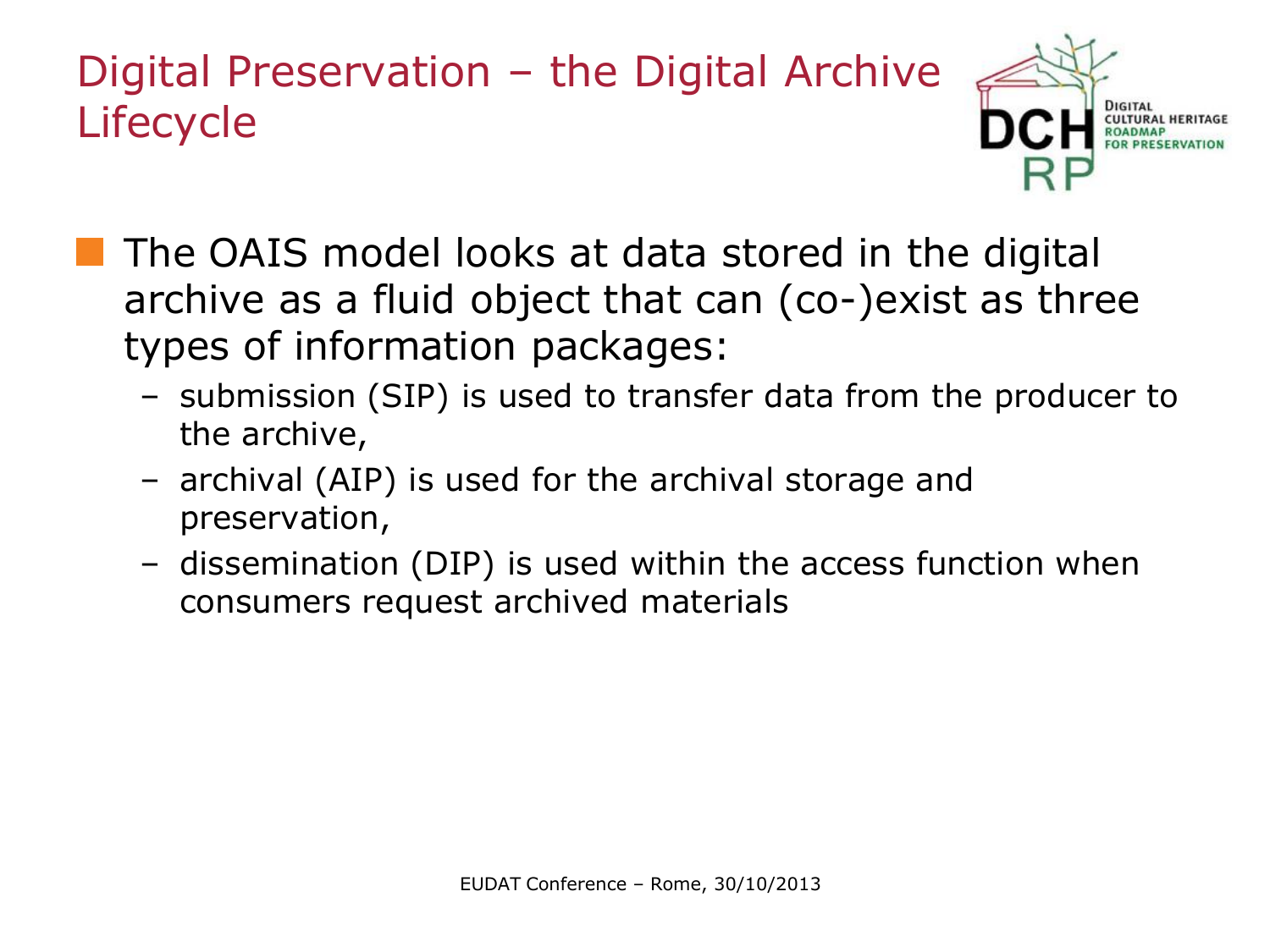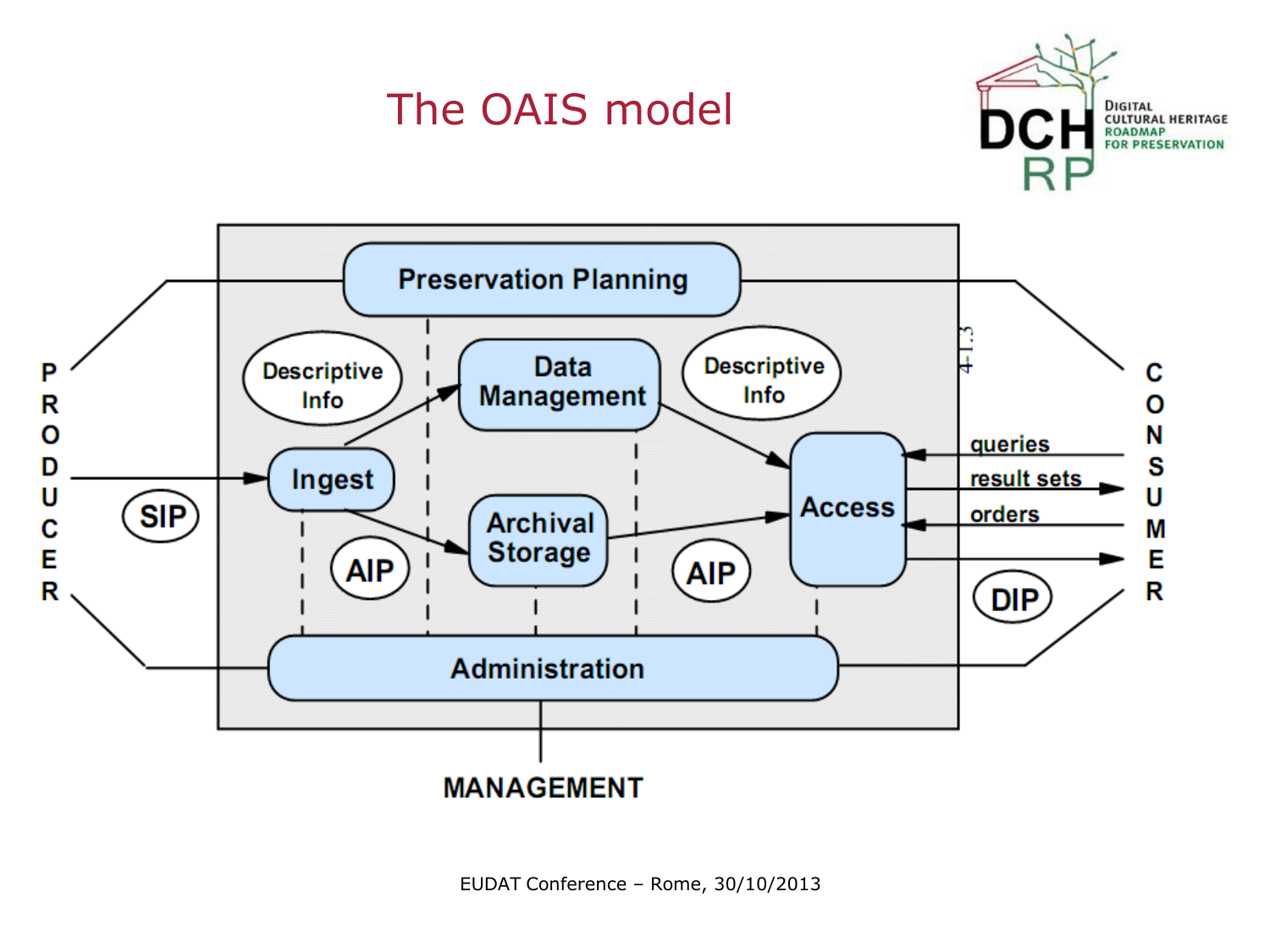Digital Preservation – the Digital Archive Lifecycle



- **As a reference model, the OAIS standard does not** imply a specific design or formal method of implementation.
	- Instead, it is left to the readers to develop their own implementation by analysing existing business processes and matching them to OAIS functions.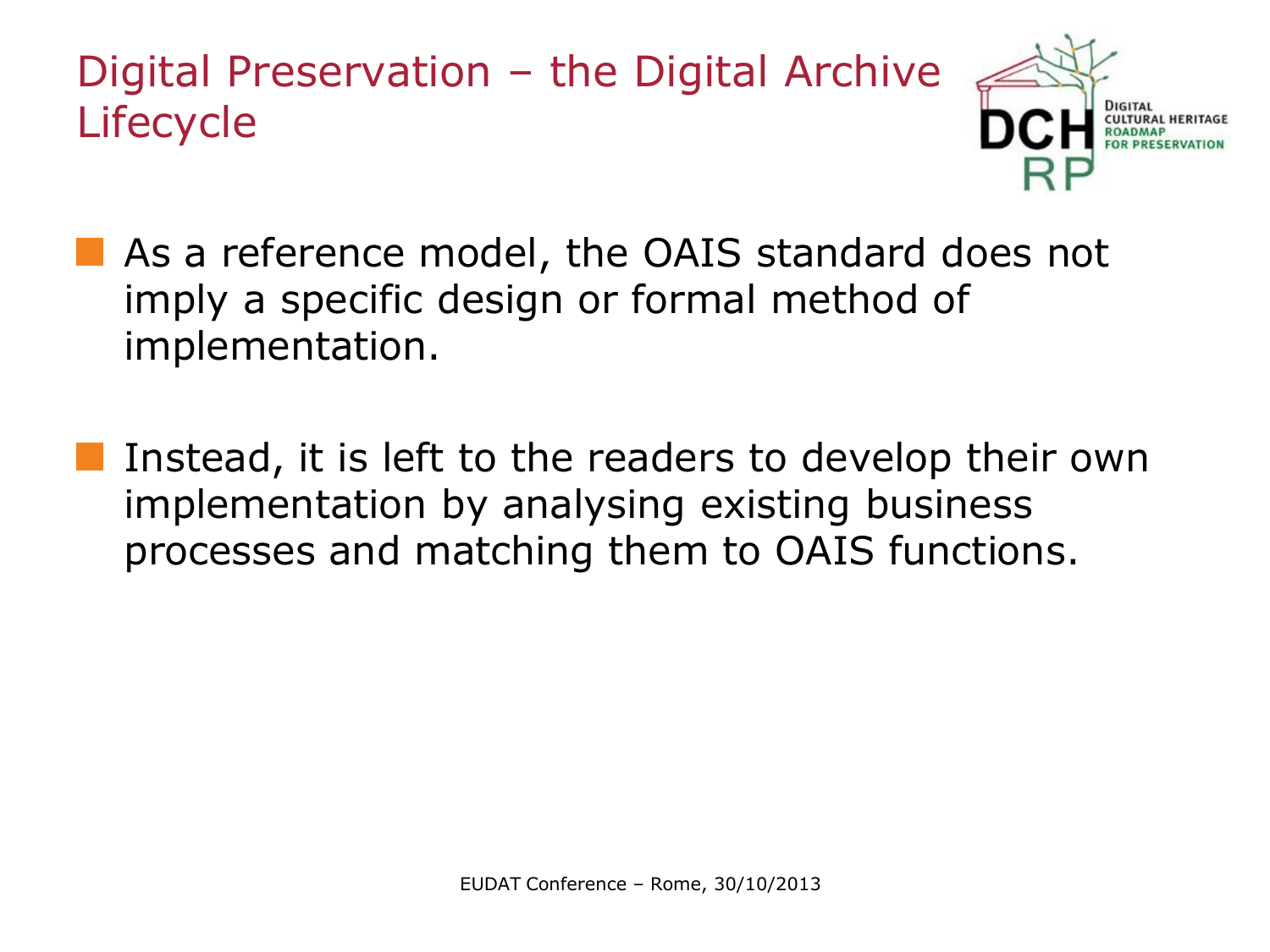

EUDAT Conference – Rome, 30/10/2013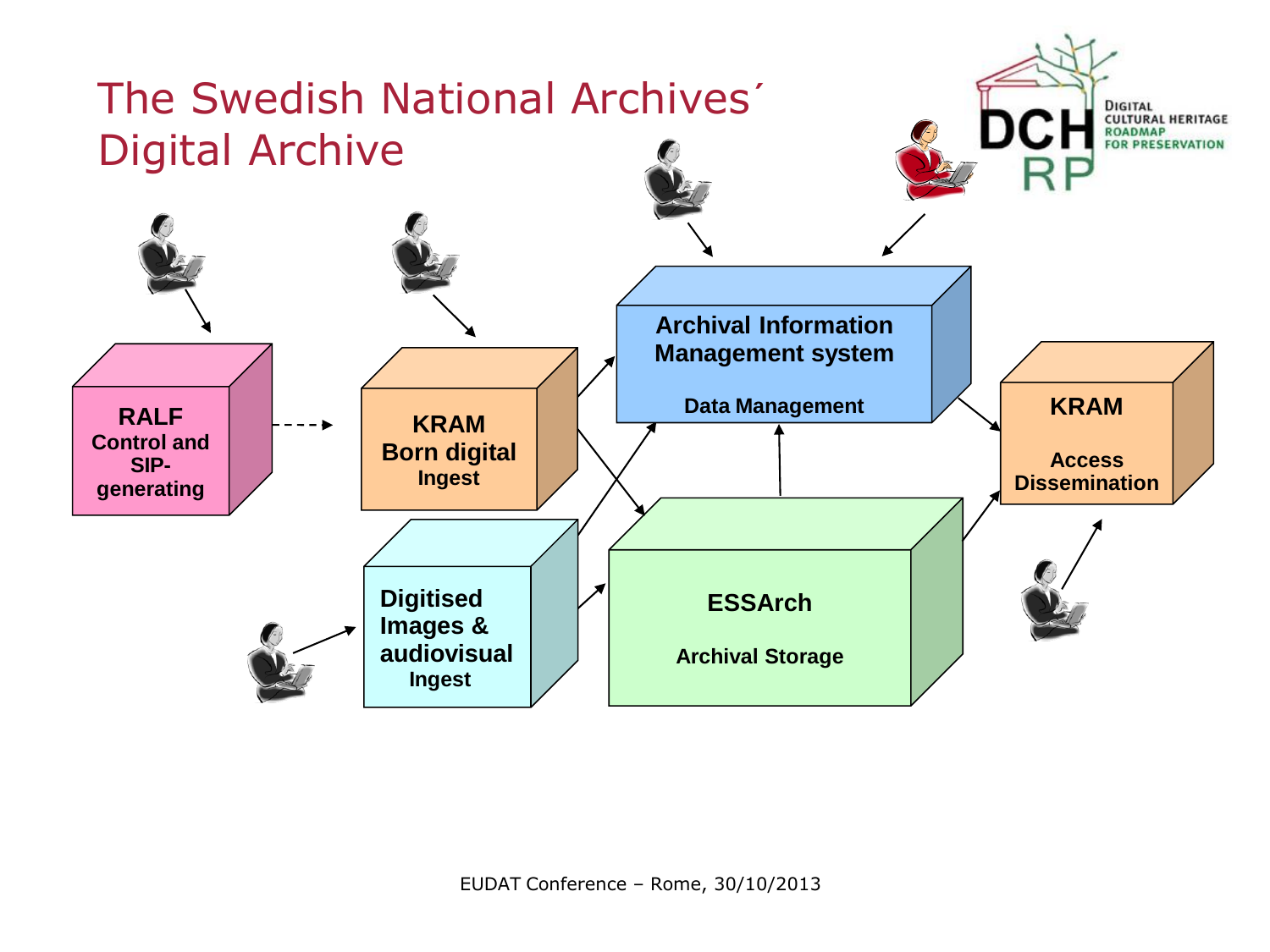#### Digital Preservation – the Growing Tool Box



- A vital pre-requisite when the cultural heritage community is to promote interoperability, encourage widespread access and control costs in its digital preservation programmes is a wide use of relevant and open standards.
- Descriptive metadata standards for a number of domains – for example, museums, archives, libraries, etc. – were surveyed in the *Athena and Linked Heritage projects* and elsewhere.
- **The Athena project also looked at the mainstay** standards for various categories of digital content commonly encountered in cultural heritage preservation.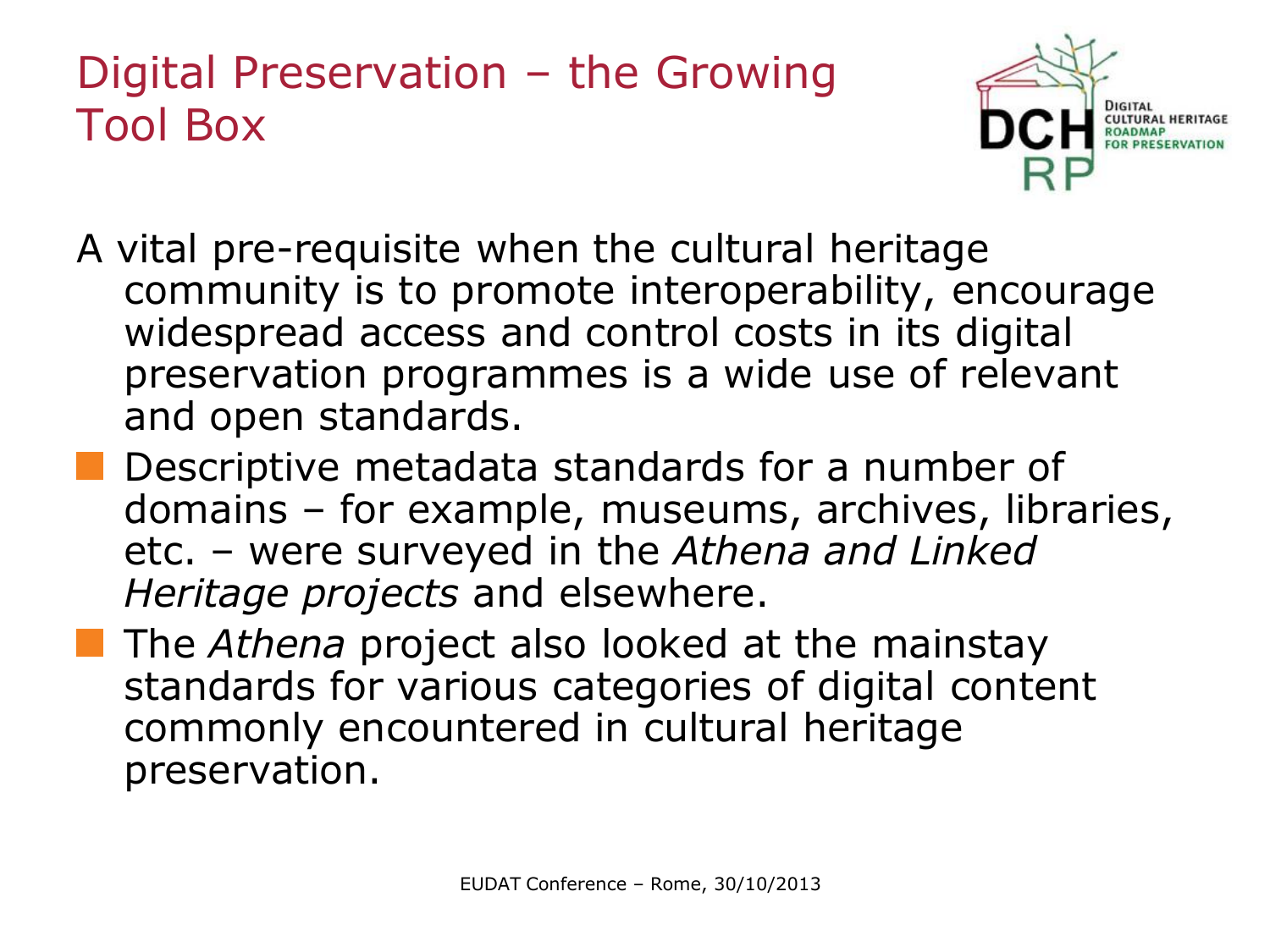## Digital Preservation – the Growing Tool Box

- It important to understand and communicate the license agreements and terms of usage associated with digital resources, whether these are "born digital" or digitised representations of cultural heritage artefacts; the *Linked Heritage* project investigated this topic
- *Linked Heritage* also listed and explained a set of basic standards, whose use is widespread across digital preservation and other internet-enabled areas
- Standards for Search, Retrieval, and Harvesting; the *Athena project* identified three protocols of particular importance in this area.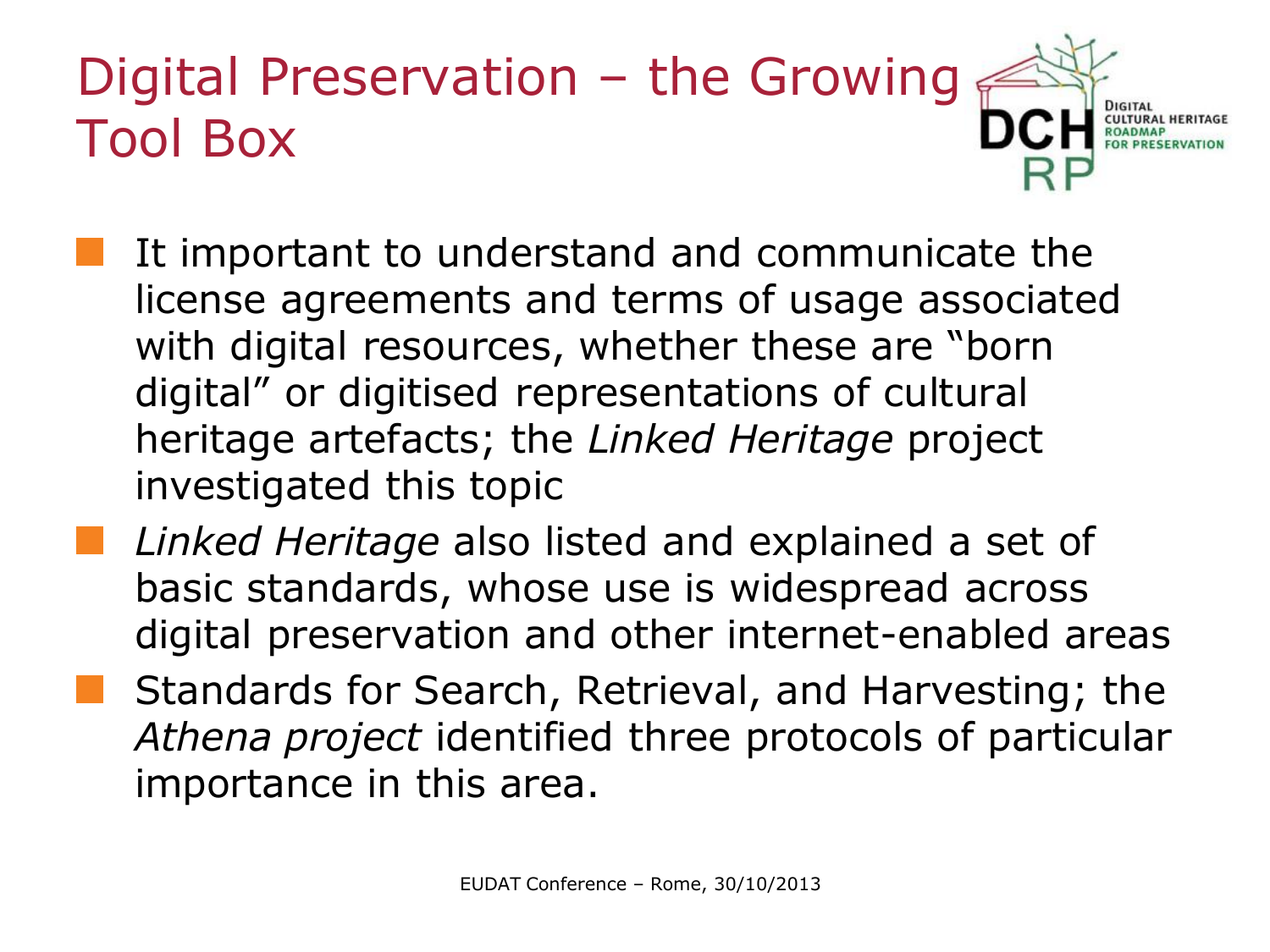## Digital Preservation – Control of File Formats



- **Metadata is normally stored in XML and specified in** different schemas controlled by the community of professional curators through international organisations.
- Data content are normally stored in specific file formats for documents, images, sound, video etc. These files are usually produced by software from different vendors.
- $\blacksquare$  Even if files are in standard formats, the implementation of standards cannot be guaranteed. The software implementing standards for the production of the electronic files is not in control neither by the institutions that produces them nor by the memory institutions.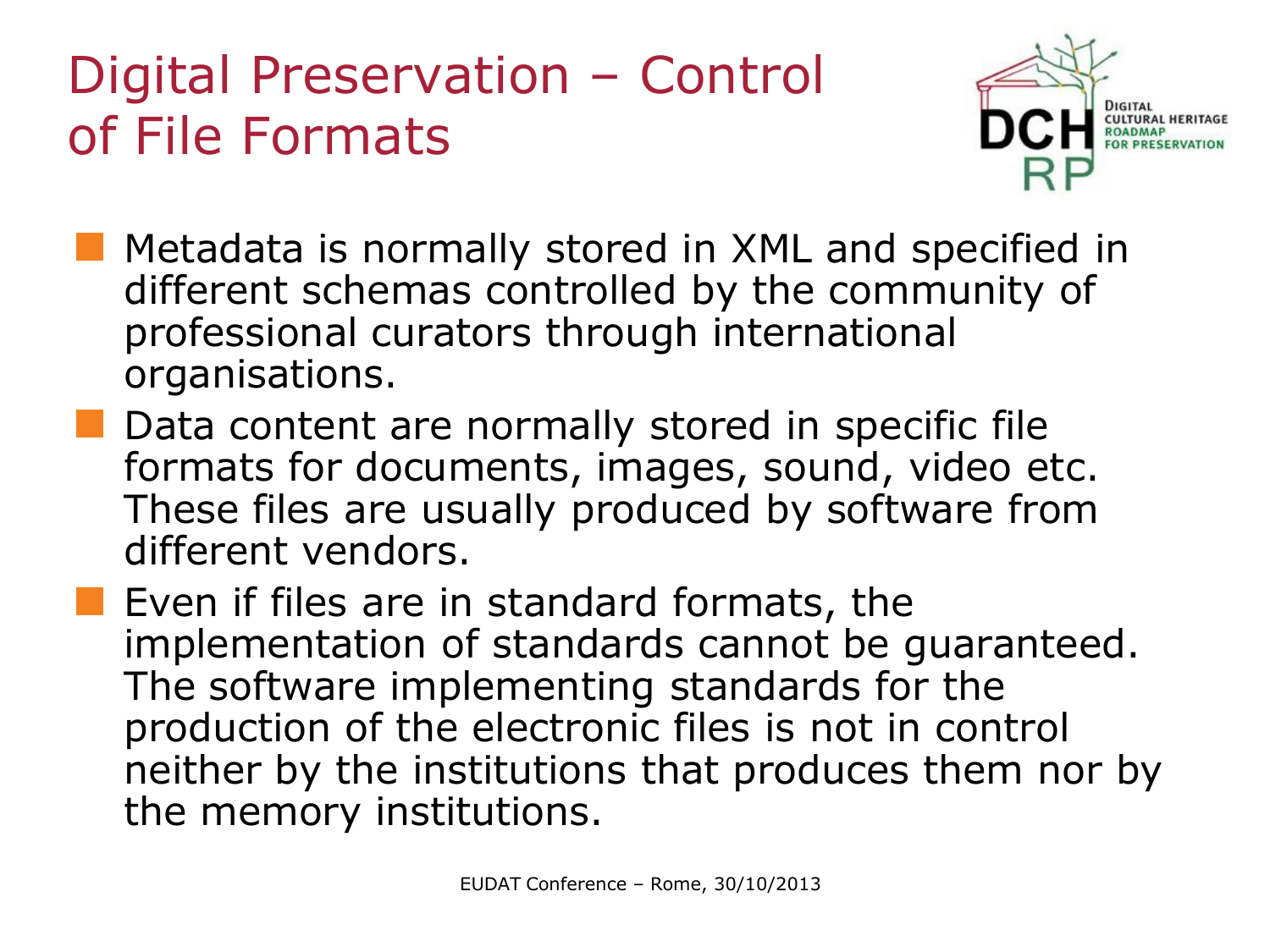## Digital Preservation – Control of File Formats



- File formats conformance tests of transfers are done, but are today not totally reliable. Different software for testing could end up in different results
- This poses problems in long-term preservation. Data objects meant for preservation, passing through an uncontrolled generative process, can jeopardise the whole preservation exercise.
- A new EU project *PREFORMA* will look into that, with the overall intention to research critical factors in the quality of standard implementation in order to establish a long-term sustainable ecosystem around developed tools with a variety of stakeholder groups. These tools should be innovative and provide a reference implementation of the most common file format standards for the assessment of the collections to be archived and for the correction of the collections.